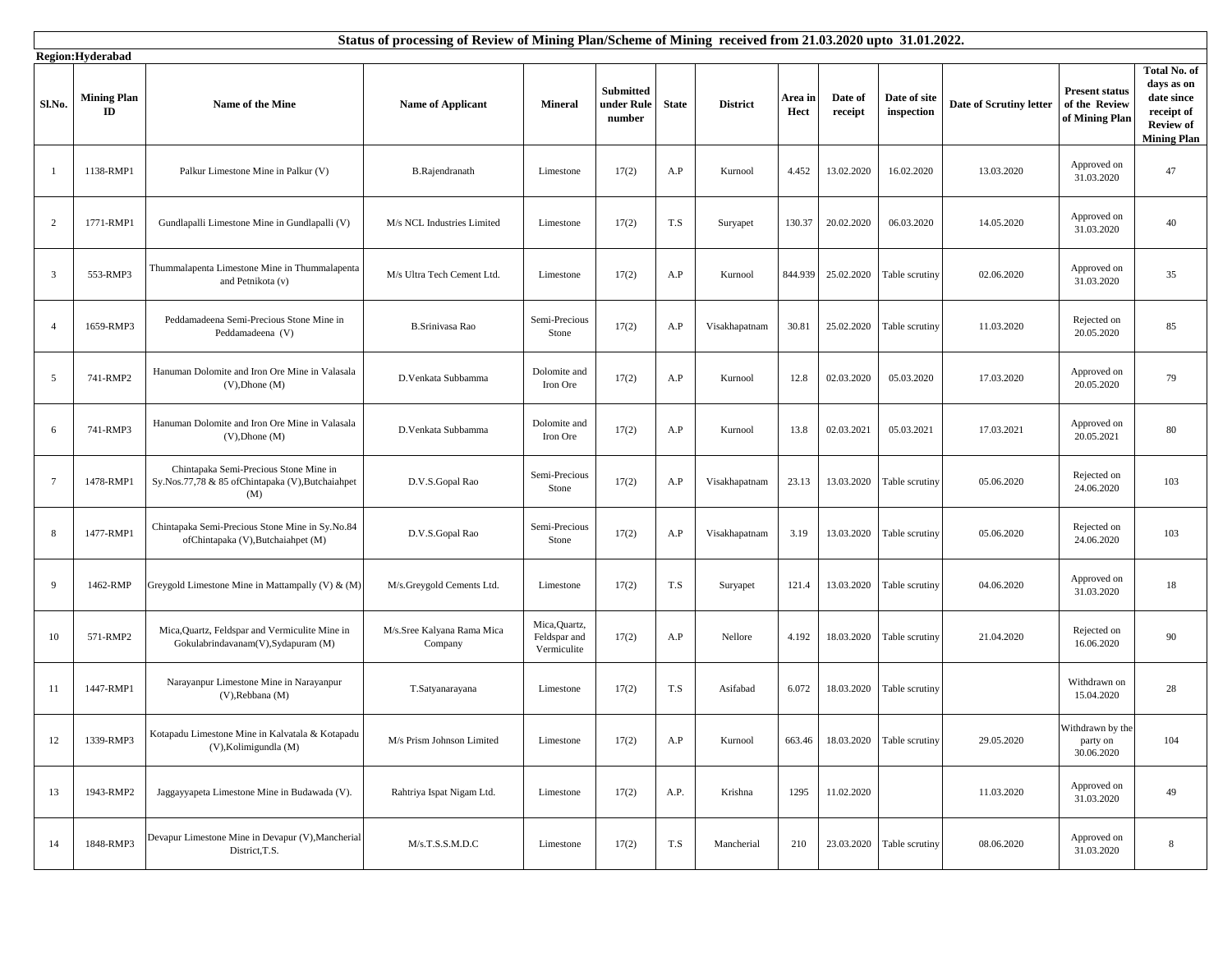|        | Status of processing of Review of Mining Plan/Scheme of Mining received from 21.03.2020 upto 31.01.2022.<br>Region:Hyderabad |                                                                                             |                                                 |                                              |                                          |              |                 |                 |                    |                            |                         |                                                          |                                                                                                  |
|--------|------------------------------------------------------------------------------------------------------------------------------|---------------------------------------------------------------------------------------------|-------------------------------------------------|----------------------------------------------|------------------------------------------|--------------|-----------------|-----------------|--------------------|----------------------------|-------------------------|----------------------------------------------------------|--------------------------------------------------------------------------------------------------|
| Sl.No. | <b>Mining Plan</b><br>ID                                                                                                     | Name of the Mine                                                                            | <b>Name of Applicant</b>                        | <b>Mineral</b>                               | <b>Submitted</b><br>under Rule<br>number | <b>State</b> | <b>District</b> | Area in<br>Hect | Date of<br>receipt | Date of site<br>inspection | Date of Scrutiny letter | <b>Present status</b><br>of the Review<br>of Mining Plan | Total No. of<br>days as on<br>date since<br>receipt of<br><b>Review of</b><br><b>Mining Plan</b> |
| 15     | 1000-RMP                                                                                                                     | Shri Sivasankar Manganese Mine in Garividi (V) &<br>(M)                                     | M/s. Shri Bajrang Power & Ispat Ltd.            | Manganese                                    | 17(2)                                    | A.P.         | Vizianagaram    | 3.95            | 28.05.2020         | Table scrutiny             | 02.06.2020              | Rejected on<br>10.07.2020                                | 43                                                                                               |
| 16     | 1828-RMP2                                                                                                                    | Krishna Limestone Mine in Tangeda (V), Dachepalli<br>(M)                                    | M/s .Bhavya Cements LtdLimestone                | Limestone                                    | 17(2)                                    | A.P.         | Guntur          | 57.191          | 10.06.2020         | Table scrutiny             | 30.06.2020              | Approved on<br>24.07.2020                                | 44                                                                                               |
| 17     | 527-RMP1                                                                                                                     | Chinnadasaripalli laterite and Iron ore mine in<br>Chinnadasaripalli (V)                    | K.Siva Sankar Reddy                             | Laterite and Iron<br>Ore                     | 17(2)                                    | A.P.         | Kadapa          | 50.198Ha        | 18.06.2020         | Table scrutiny             | 06.07.2020              | Rejected on<br>28.07.2020                                | 40                                                                                               |
| 18     | 537-RMP3                                                                                                                     | Chemidide Vermiculite Mine in Chemidide<br>$(V)$ , Gudur $(M)$                              | M.Hemanth Kumar                                 | Vermiculite                                  | 17(2)                                    | A.P.         | Kadapa          | 8.798           | 06.07.2020         | Table scrutiny             | 16.07.2020              | Rejected on<br>11.08.2020                                | 36                                                                                               |
| 19     | 1659-RMP3                                                                                                                    | Peddamadeena Semi-Precious Stone Mine in<br>Peddamadeena (V)                                | <b>B.Srinivasa Rao</b>                          | Semi-Precious<br>Stone                       | 17(2)                                    | A.P          | Visakhapatnam   | 30.81           | 08.07.2020         | Table scrutiny             | 30.07.2020              | Approved on<br>21.08.2020                                | 44                                                                                               |
| 20     | 572-rmp                                                                                                                      | Ani Mines for Quartz, Feldspar, Mica and Vermiculite<br>Mine in Chaganam (V), Sydapuram (M) | M/s Ani Mines and Minerals                      | Quartz, Feldspar,<br>Mica and<br>Vermiculite | 17(2)                                    | A.P          | Nellore         | 22.582          | 24.07.2020         | Table scrutiny             | 03.08.2020              | Rejected on<br>02.09.2020                                | 40                                                                                               |
| 21     | 1785-RMP2                                                                                                                    | Kocheruvu Limestone and Dolomite Mine in<br>Kocheruvu (V), Dhone (M)                        | L.srinivasulu                                   | Limestone                                    | 17(2)                                    | A.P          | Kurnool         | 6.62            | 30.07.2020         | Table scrutiny             | 14.08.2020              | Rejected on<br>11.09.2020                                | 43                                                                                               |
| 22     | 1000-RMP1                                                                                                                    | Shri Sivasankar Manganese Mine in Garividi (V) &<br>(M)                                     | M/s. Shri Bajrang Power & Ispat Ltd.            | Manganese                                    | 17(2)                                    | A.P.         | Vizianagaram    | 3.95            | 13.08.2020         | Table scrutiny             | 24.08.2020              | Rejected on<br>22.09.2020                                | 40                                                                                               |
| 23     | 1585-RMP2                                                                                                                    | R. Chintalavalasa Manganese Mine in R.<br>Chintalavalasa (V)                                | M/s. Sanjay Mining Pvt. Ltd                     | Manganese                                    | 17(3)                                    | A.P.         | Vizianagaram    | 14.261          | 07.09.2020         | Table scrutiny             | 25.09.2020              | Rejected on<br>14.10.2020                                | 37                                                                                               |
| 24     | 1633-RMP1                                                                                                                    | Thummalapenta Limestone Mine in Thummalapenta<br>(V)                                        | M/s. Ultratech Cement Ltd.                      | Limestone                                    | 17(2)                                    | A.P          | Kurnool         | 90.52           | 14.09.2020         | 01.10.2020                 | 06.10.2020              | Withdrawn by the<br>party on<br>29.10.2020               | 45                                                                                               |
| 25     | 1632-RMP1                                                                                                                    | Petnikota Limestone Mine-2 in Petnikota (V)                                                 | M/s. Ultratech Cement Ltd.                      | Limestone                                    | 17(2)                                    | A.P          | Kurnool         | 29.7            | 14.09.2020         | 30.09.2020                 | 06.10.2020              | Withdrawn by the<br>party on<br>29.10.2020               | 45                                                                                               |
| 26     | 1662-RMP2                                                                                                                    | Yepalamadhavaram Limestone Mine in<br>Yepalamadhavaram (V)                                  | My Home Industries Pvt.Ltd.                     | Limestone                                    | 17(2)                                    | T.S          | Suryapet        | 89.37           | 21.09.2020         | 06.10.2020                 | 28.10.2020              | Approved on<br>04.11.2020                                | 44                                                                                               |
| 27     | 1909-RMP1                                                                                                                    | Choutapally Limestone Mine-II in Choutapalli<br>(V), Mattampalli (M), Mellacheruvu(V) & (M) | My Home Industries Pvt.Ltd.                     | Limestone                                    | 17(2)                                    | T.S          | Suryapet        | 156.586         | 30.09.2020         | 09.10.2020                 | 12.10.2020              | Approved on<br>03.11.2020                                | 34                                                                                               |
| $28\,$ | 1874-RMP                                                                                                                     | Anjani Limestone Mine-IV in Chintalapalem (V) &<br>(M)                                      | M/s.Anjani Port land Cement<br>corporation Ltd. | Limestone                                    | 17(2)                                    | T.S          | Suryapet        | 15              | 01.10.2020         | 08.10.2020                 | 12.10.2020              | Approved on<br>03.11.2020                                | 33                                                                                               |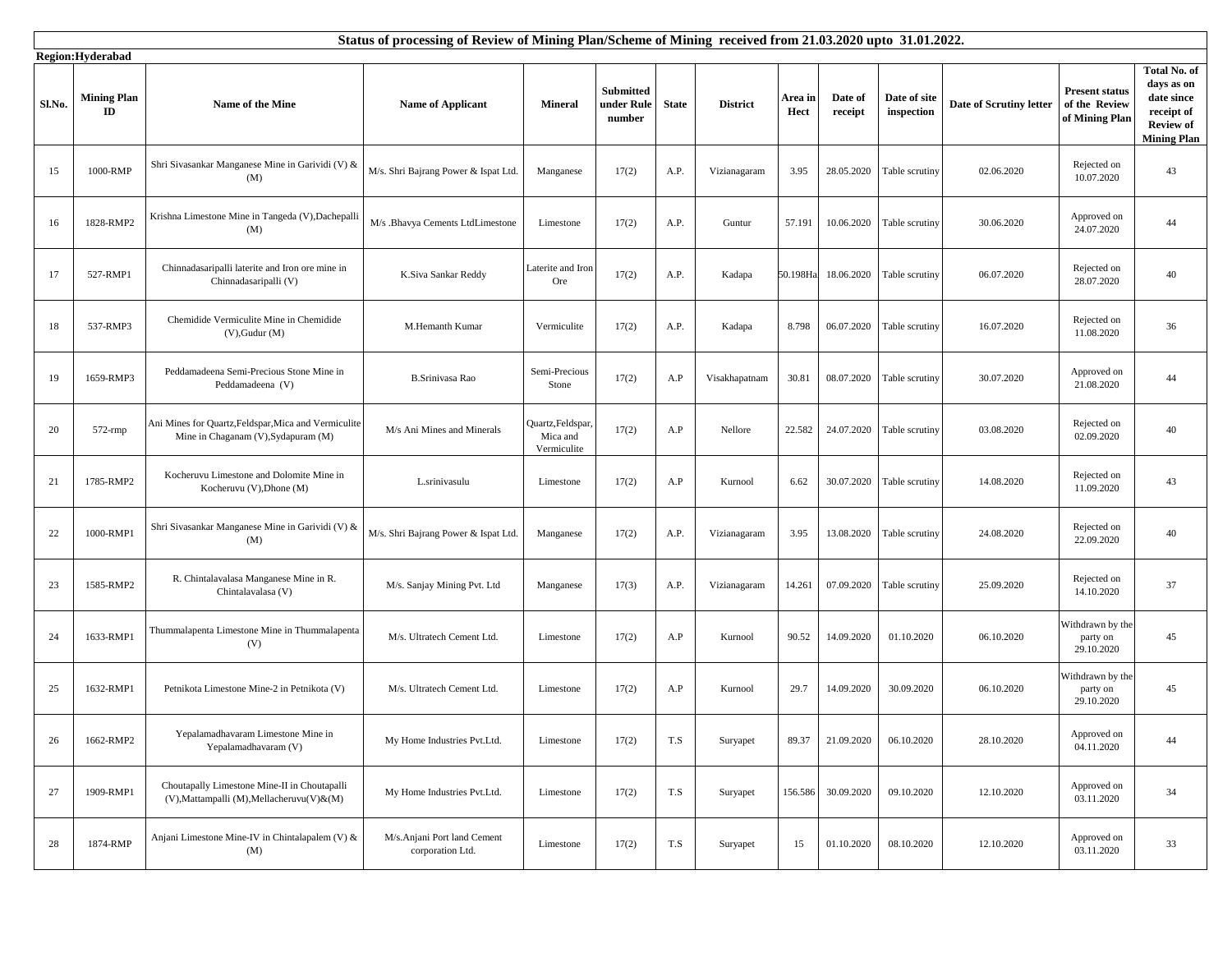|        | Status of processing of Review of Mining Plan/Scheme of Mining received from 21.03.2020 upto 31.01.2022.<br>Region:Hyderabad |                                                                                                                    |                                           |                                               |                                          |              |                     |                 |                    |                            |                         |                                                          |                                                                                                  |
|--------|------------------------------------------------------------------------------------------------------------------------------|--------------------------------------------------------------------------------------------------------------------|-------------------------------------------|-----------------------------------------------|------------------------------------------|--------------|---------------------|-----------------|--------------------|----------------------------|-------------------------|----------------------------------------------------------|--------------------------------------------------------------------------------------------------|
| Sl.No. | <b>Mining Plan</b><br>ID                                                                                                     | <b>Name of the Mine</b>                                                                                            | <b>Name of Applicant</b>                  | <b>Mineral</b>                                | <b>Submitted</b><br>under Rule<br>number | <b>State</b> | <b>District</b>     | Area in<br>Hect | Date of<br>receipt | Date of site<br>inspection | Date of Scrutiny letter | <b>Present status</b><br>of the Review<br>of Mining Plan | Total No. of<br>days as on<br>date since<br>receipt of<br><b>Review of</b><br><b>Mining Plan</b> |
| 29     | 1897-RMP1                                                                                                                    | Padagarlapadu Limestone Mine in Padagarlapadu &<br>Kesanupalli (V), Dachepalli (M)                                 | M/s. Chettinad Cement Corporation<br>Ltd. | Limestone                                     | 17(2)                                    | A.P          | Guntur              | 377.68          | 01.10.2020         | 16.10.2020                 | 22.10.2020              | Approved on<br>10.11.2020                                | 40                                                                                               |
| 30     | 1860-RMP1                                                                                                                    | Kachavaram Limestone Mine Inuparajupalli and<br>Kachavaram (V), Karempudi (M)                                      | M/s. Shree Cement Ltd.                    | Limestone                                     | 17(2)                                    | A.P          | Guntur              | 283.585         | 01.10.2020         | 12.10.2020                 | 21.10.2020              | Approved on<br>24.11.2020                                | 54                                                                                               |
| 31     | 1919-RMP2                                                                                                                    | My Home Palkur Limestone Mine in Palkur<br>(V), Banaganapalli (M)                                                  | Sree Jayajyothi Cements Pvt.Ltd.          | Limestone                                     | 17(2)                                    | A.P          | Kurnool             | 149.392         | 06.10.2020         | 08.10.2020                 | 28.10.2020              | Approved on<br>24.11.2020                                | 49                                                                                               |
| 32     | 537-RMP4                                                                                                                     | Chemidide Vermiculite, Mica, Quartz and Feldspar<br>Mine in Chemidide (V), Gudur (M)                               | M.Hemanth Kumar                           | Vermiculite,<br>Mica, Quartz and<br>Feldspar  | 17(2)                                    | A.P          | <b>SPSR Nellore</b> | 8.798           | 06.10.2020         | Table scrutiny             | 19.10.2020              | Approved on<br>19.11.2020                                | 44                                                                                               |
| 33     | 1902-RMP1                                                                                                                    | Mandadi Limestone Deposit -I in Mandadi<br>R.F., Block-II, Macherla range in Polepalli V), Durgi<br>(M)            | M/s.The KCP<br>1 td.                      | Limestone                                     | 17(2)                                    | A.P          | Guntur              | 20.046          | 06.10.2020         | 11.10.2020                 | 21.10.2020              | Approved on<br>20.11.2020                                | 45                                                                                               |
| 34     | 1900-RMP1                                                                                                                    | Polepalli Limestone Deposit -II in Mandadi<br>R.F., Block-II, Macherla range in Mandadi<br>$(V)$ , Veldurthy $(M)$ | M/s.The KCP<br>1 td.                      | Limestone                                     | 17(2)                                    | A.P          | Guntur              | 4.274           | 06.10.2020         | 11.10.2020                 | 19.10.2020              | Approved on<br>20.11.2020                                | 45                                                                                               |
| 35     | 1000-RMP2                                                                                                                    | Shri Sivasankar Manganese Mine in Garividi<br>(V), Garividi (M)                                                    | M/s. Shri Bajrang Power & Ispat Ltd.      | Manganese                                     | 17(2)                                    | A.P          | Vizianagaram        | 3.95            | 23.10.2020         | Table scrutiny             | 9.11.2020               | Approved on<br>4.12.2020                                 | 42                                                                                               |
| 36     | 599-RMP1                                                                                                                     | Rangapuram Iron Ore Mine in Rangapuram<br>(V), Bethamcherla (M)                                                    | M/s.Leo Mining Company                    | Iron Ore                                      | 17(2)                                    | A.P          | Kurnool             | 12.481          | 05.11.2020         | Table scrutiny             | 04.12.2020              | Rejected on<br>23.12.2020                                | 48                                                                                               |
| 37     | 1585-RMP3                                                                                                                    | R.Chintalavalasa Manganese Mine in<br>R.Chintalavalasa (V), Ramabadrapuram (M)                                     | M/S.Sanjay Mining Pvt.Ltd.                | Manganese Ore                                 | 17(2)                                    | A.P          | Vizianagaram        | 14.261          | 11.11.2020         | Table scrutiny             | 04.12.2020              | Rejected on<br>24.12.2020                                | 43                                                                                               |
| 38     | 1089-RMP2                                                                                                                    | New Jamdapur Manganese Mine in Jamdapur<br>Village, Adilabad Mandal & District                                     | M/S.Aditya Minerals Pvt.Ltd.              | Manganese                                     | 17(2)                                    | A.P          | Adilabad            | 93.17           | 20.11.2020         | Table scrutiny             | 04.12.2020              | Approved on<br>06.01.2021                                | 47                                                                                               |
| 39     | 1785-RMP4                                                                                                                    | Kocheruvu limestone Mine in Kocheruvu (V), Dhone<br>(M)                                                            | L.Srinivasulu                             | Limestone                                     | 17(2)                                    | A.P          | Kurnool             | 6.621           | 4.12.2020          | 10.12.2020                 | 29.12.2020              | Rejected on<br>18.01.2021                                | 45                                                                                               |
| 40     | 1892-RMP                                                                                                                     | Gamalapadu Limestone Mine in Gamalapadu (V),<br>Dachepalli (M)                                                     | M/s My Home Industries Pvt. Ltd.          | Limestone                                     | 17(2)                                    | A.P          | Guntur              | 374.58          | 24.12.2020         | 15.01.2021                 | 19.01.2021              | Approved on<br>15.02.2021                                | 53                                                                                               |
| 41     | 390-RMP1                                                                                                                     | Thippalur Limestone Mine in Thippalur (V),<br>Yerraguntla (M)                                                      | M/s Sri Kalahasti Pipes Ltd.              | Limestone                                     | RMP<br>$17(2)$ of<br>MCR, 2016           | A.P          | <b>YSR Kadapa</b>   | 17.688          | 19.01.2021         | 29.01.2021                 | 02.02.2021              | Approved on<br>15.03.2021                                | 55                                                                                               |
| 42     | 572-RMP2                                                                                                                     | Vasanth Kalyani Mica mine in Molakalapundla (V),<br>Sydapuram (M)                                                  | The Krishna Mining Company                | Vermiculite, Mic<br>a, Quartz and<br>Feldsfar | RMP<br>$17(2)$ of<br>MCR, 2016           | A.P          | <b>SPSR Nellore</b> | 4.04            | 19.01.2021         | 05.02.2021                 | 16.02.2021              | Rejected on<br>04.03.2021                                | 44                                                                                               |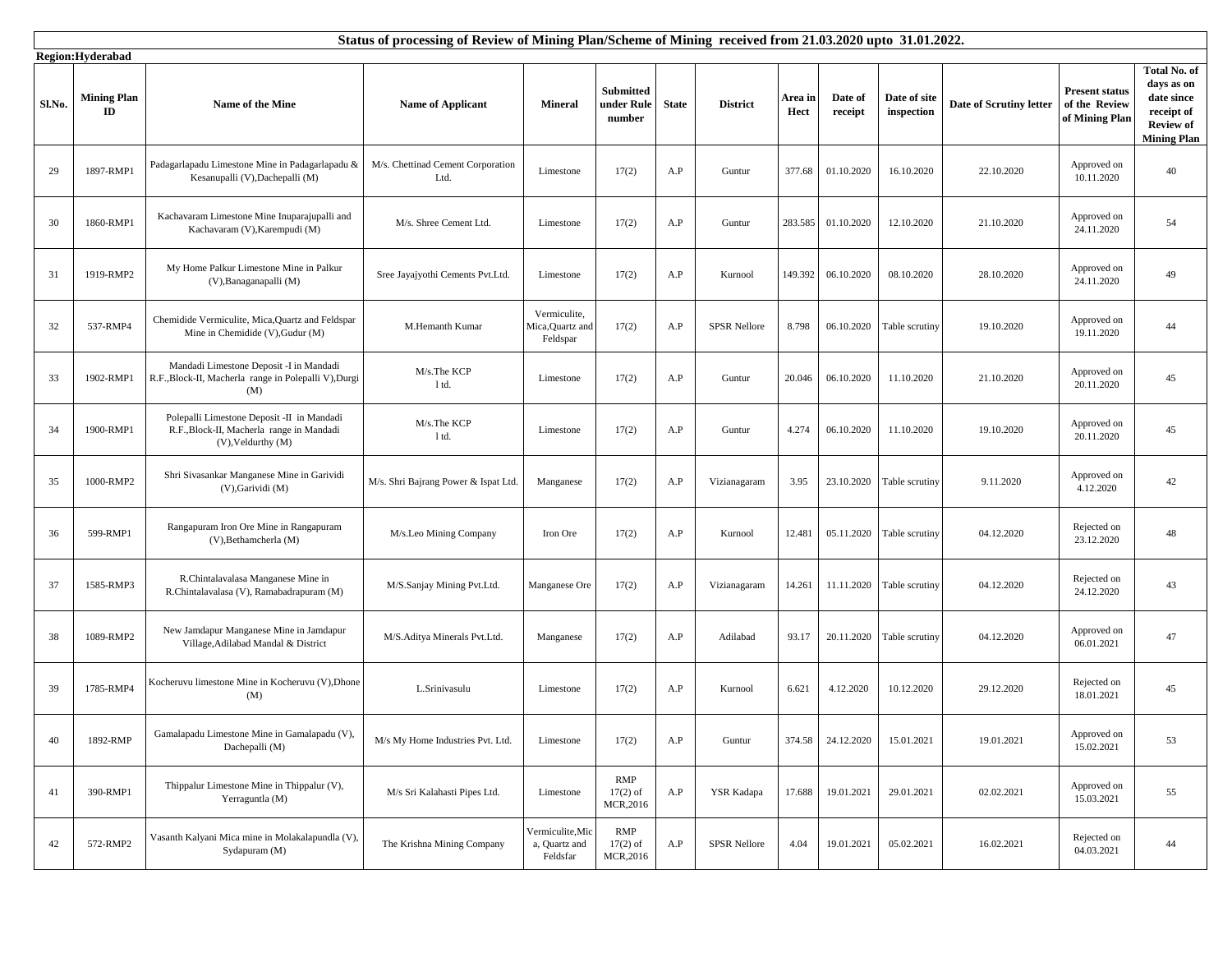|        | Status of processing of Review of Mining Plan/Scheme of Mining received from 21.03.2020 upto 31.01.2022.<br>Region:Hyderabad |                                                                                                          |                                            |                                                       |                                             |              |                     |                 |                    |                            |                         |                                                          |                                                                                                  |
|--------|------------------------------------------------------------------------------------------------------------------------------|----------------------------------------------------------------------------------------------------------|--------------------------------------------|-------------------------------------------------------|---------------------------------------------|--------------|---------------------|-----------------|--------------------|----------------------------|-------------------------|----------------------------------------------------------|--------------------------------------------------------------------------------------------------|
| Sl.No. | <b>Mining Plan</b><br>ID                                                                                                     | Name of the Mine                                                                                         | <b>Name of Applicant</b>                   | <b>Mineral</b>                                        | <b>Submitted</b><br>under Rule<br>number    | <b>State</b> | <b>District</b>     | Area in<br>Hect | Date of<br>receipt | Date of site<br>inspection | Date of Scrutiny letter | <b>Present status</b><br>of the Review<br>of Mining Plan | Total No. of<br>days as on<br>date since<br>receipt of<br><b>Review of</b><br><b>Mining Plan</b> |
| 43     | 1585-RMP4                                                                                                                    | R.Chintalavalasa manganese Mine in<br>R.Chintalavalasa (V), Ramabadrapuram (M)                           | M/s. Sanjay Mining Pvt.Ltd.                | Manganese                                             | <b>RMP</b><br>$17(2)$ of<br><b>MCR,2016</b> | A.P          | Vizianagaram        | 14.261          | 21.01.2021         | Table scrutiny             | 02.02.2021              | Approved on<br>04.03.2021                                | 42                                                                                               |
| 44     | 385-RMP2                                                                                                                     | Sree Lakshmi Iron Ore Mine in<br>Chabali(V), Pendlimarri (M)                                             | Kandula Rajamohan Reddy                    | Iron Ore                                              | <b>RMP</b><br>$17(2)$ of<br><b>MCR.2016</b> | A.P.         | Kadapa Dist         | 88.395          | 23.02.2021         | 17.03.2021                 | 22.03.2021              | Approved on<br>17.05.2021                                | 83                                                                                               |
| 45     | 547-RMP2                                                                                                                     | Sirasanambedu Iron Ore Mine in Sirasanambedu (V)<br>Pellakur (M)                                         | M/S/Sai dharani Sponge Iron Pvt.Ltd.       | Iron Ore                                              | RMP<br>$17(2)$ of<br><b>MCR,2016</b>        | A.P.         | <b>SPSR Nellore</b> | 40.469          | 24.02.2021         | 06.03.2021                 | 23.03.2021              | Rejected on<br>08.04.2021                                | 43                                                                                               |
| 46     | 843-RMP2                                                                                                                     | Sultanpur Tanda Limestone Mine in Pedaveedu (V),<br>Mattampally (M)                                      | M/s.NCL Industries Ltd.                    | Limestone                                             | RMP<br>$17(2)$ of<br>MCR, 2016              | T.S.         | Suryapet            | 48.83           | 25.02.2021         | 10.03.2021                 | 12.03.2021              | Approved on<br>08.04.2021                                | 42                                                                                               |
| 47     | 1785-RMP4                                                                                                                    | Kocheruvu limestone Mine in Kocheruvu (V), Dhone<br>(M)                                                  | L.Srinivasulu                              | Limestone                                             | <b>RMP</b><br>$17(2)$ of<br>MCR, 2016       | A.P          | Kurnool             | 6.621           | 08.03.2021         | Table scrutiny             | 31.03.2021              | Approved on<br>17.05.2021                                | 70                                                                                               |
| 48     | 1915-RMP                                                                                                                     | Venkatapuram Limestone Mine in Venkatapuram<br>(V), Banaganapalli (M).                                   | S.Kalavathamma                             | Limestone                                             | <b>RMP</b><br>$17(2)$ of<br>MCR, 2016       | A.P          | Kurnool             | 4.99            | 18.03.2021         | 09.04.2021                 | 20.04.2021              | Approved on<br>17.05.2021                                | 60                                                                                               |
| 49     | 1531-RMP2                                                                                                                    | Venkateswara Manganese Mine in Garbham (V),<br>Merakamudidam (M)                                         | M/s. Sri Venkateswara Minerals             | Manganese                                             | RMP<br>$17(2)$ of<br>MCR, 2016              | A.P          | Vizianagaram        | 5.24            | 30.03.2021         | Table scrutiny             | 09.06.2021              | <b>Approved on</b><br>17.05.2021                         | 48                                                                                               |
| 50     | 1514-RMP2                                                                                                                    | Ramapuram Limestone Mine in Ramapuram (V),<br>Owk(M)                                                     | N.Siva Rami Reddy                          | Limestone                                             | <b>RMP</b><br>$17(2)$ of<br>MCR, 2016       | A.P          | Kurnool             | 12.145          | 06.04.2021         | 12.04.2021                 | 20.04.2021              | Approved on<br>20.05.2021                                | 44                                                                                               |
| 51     | 1496-RMP                                                                                                                     | Nagarur Limestone Mine in Nagarur (V), Yadiki (M)                                                        | A.Suresh                                   | Limestone                                             | RMP<br>$17(2)$ of<br>MCR, 2016              | A.P          | Anantapur           | 4.311           | 08.04.2021         | 20.04.2021                 | 23.04.2021              | <b>Approved on</b><br>17.05.2021                         | 39                                                                                               |
| 52     | 483-RMP2                                                                                                                     | Pakkandla Mica, Quartz, Feldspar and Vermiculite<br>Mine in Pakkandla (V), Sydapuram (M)                 | Sri Rudrapati Narendra Kumar               | Vermiculite                                           | <b>RMP</b><br>$17(2)$ of<br>MCR, 2016       | A.P          | <b>SPSR Nellore</b> | 13.927          | 28.05.2021         | Table scrutiny             | 30.06.2021              | <b>Approved on</b><br>31.5.2021                          | 3                                                                                                |
| 53     | 1566-RMP1                                                                                                                    | Julakalva Dolomite, Limestone, White clay and<br>Steatite Mine in Julakalva (V), Singanamala (M)         | J.C.Ravindra Reddy                         | Dolomite,<br>Limestone,<br>White clay and<br>Steatite | <b>RMP</b><br>$17(2)$ of<br>MCR, 2016       | A.P          | Anantapur           | 35.265          | 17.06.2021         | Table scrutiny             | 07.07.2021              | Withdrawn by the<br>Party on<br>22.07.2021               | 35                                                                                               |
| 54     | 1577-RMP2                                                                                                                    | Sri Ramakrishna Minerals Mine in Sarparajapuram<br>$(V)$ , Veldurthy $(M)$                               | T.Vijay Gowri                              | Iron Ore                                              | RMP<br>$17(2)$ of<br>MCR, 2016              | A.P          | Kurnool             | 31.16           | 28.06.2021         | 03.07.2021                 | 06.07.2021              | Approved on<br>27.07.2021                                | 29                                                                                               |
| 55     | 1795-RMP2                                                                                                                    | Tavasikonda Iron ore Mine in Tavasikonda (V),<br>Bethamcherla (M)                                        | M/s. Shree Arya Lakshmi Steel Pvt.<br>Ltd. | Iron Ore                                              | RMP<br>$17(2)$ of<br>MCR, 2016              | A.P          | Kurnool             | 32.915          | 28.06.2021         | 03.07.2021                 | 08.07.2021              | Approved on<br>10.08.2021                                | 43                                                                                               |
| 56     | 1396-RMP2                                                                                                                    | Malkapuram Limestone and Dolomite Mine in<br>Sy.Nos. 698/1 and 722/A-2 of Malkapuram (V),<br>Dhone $(M)$ | I.Sri Ramulu                               | Limestone and<br>Dolomite                             | RMP<br>$17(2)$ of<br>MCR,2016               | A.P          | Kurnool             | 1.348           | 05.07.2021         | 22.07.2021                 | 30.07.2021              | Approved on<br>27.08.2021                                | 53                                                                                               |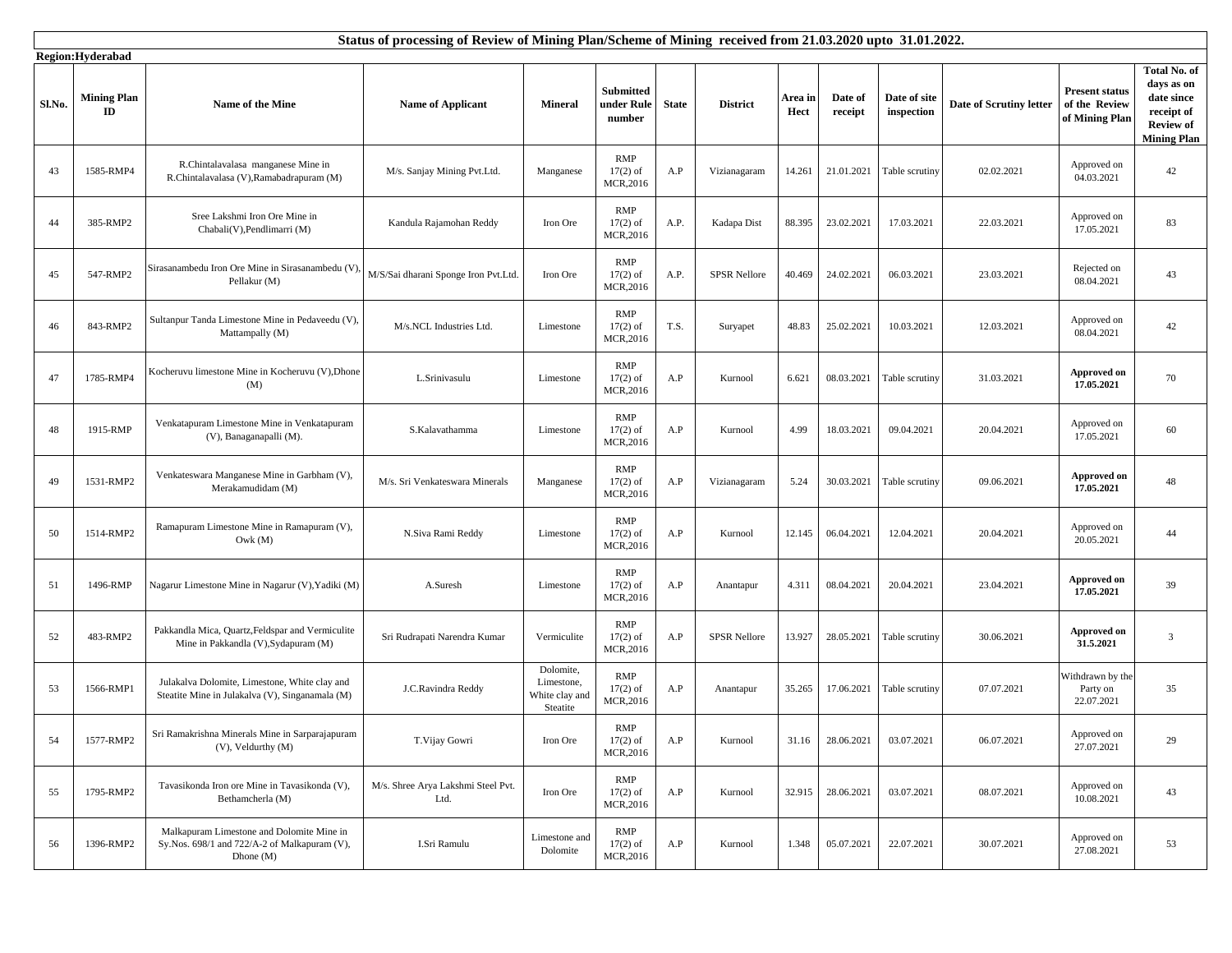|        | Status of processing of Review of Mining Plan/Scheme of Mining received from 21.03.2020 upto 31.01.2022. |                                                                                                               |                                                |                                               |                                       |              |                     |                 |                    |                            |                         |                                                          |                                                                                                  |
|--------|----------------------------------------------------------------------------------------------------------|---------------------------------------------------------------------------------------------------------------|------------------------------------------------|-----------------------------------------------|---------------------------------------|--------------|---------------------|-----------------|--------------------|----------------------------|-------------------------|----------------------------------------------------------|--------------------------------------------------------------------------------------------------|
| Sl.No. | Region:Hyderabad<br><b>Mining Plan</b><br>ID                                                             | Name of the Mine                                                                                              | <b>Name of Applicant</b>                       | <b>Mineral</b>                                | Submitted<br>under Rule<br>number     | <b>State</b> | <b>District</b>     | Area in<br>Hect | Date of<br>receipt | Date of site<br>inspection | Date of Scrutiny letter | <b>Present status</b><br>of the Review<br>of Mining Plan | Total No. of<br>days as on<br>date since<br>receipt of<br><b>Review of</b><br><b>Mining Plan</b> |
| 57     | 491-RMP                                                                                                  | Mica, Quartz, Feldspar and Vermiculite Mine in<br>Theepanur (V), Chillakur (M)                                | M/s.Ceramic Raw Material Service<br>Centre     | Mica, Quartz, Fel<br>dspar and<br>Vermiculite | <b>RMP</b><br>$17(2)$ of<br>MCR, 2016 | A.P          | <b>SPSR Nellore</b> | 16.123          | 06.07.2021         | 15.07.2021                 | 30.07.2021              | Approved on<br>19.08.2021                                | 44                                                                                               |
| 58     | 1531-RMP3                                                                                                | Venkateswara Manganese Mine in Garbham (V),<br>Merakamudidam (M)                                              | M/s. Sri Venkateswara Minerals                 | Manganese                                     | RMP<br>$17(2)$ of<br>MCR, 2016        | A.P          | Vizianagaram        | 5.24            | 11.08.2021         | Table scrutiny             | 25.08.2021              | Approved on<br>07.09.201                                 | 27                                                                                               |
| 59     | 1499-RMP                                                                                                 | Laxmidevipalli Garnet Mine<br>,Kothagudem,Khammam(TS)                                                         | K Venkateswara Rao,                            | Garnet                                        | <b>RMP</b><br>$17(2)$ of<br>MCR, 2016 | A.P          | Kothagudem          | 1.902           | 31.08.2021         | 07.09.2021                 | 15.09.2021              | Rejected on<br>12.10.2021                                | 42                                                                                               |
| 60     | 496-RMP2                                                                                                 | Fathima Quartz Mica And Vermiculite Mine in<br>Perumallapadu (V), Thummala Talupur R.F.,<br>Sydapuram (M)     | M/s.Nagendra Mines & Minerals                  | <b>Quartz Mica</b><br>And Vermiculite         | <b>RMP</b><br>$17(2)$ of<br>MCR, 2016 | A.P          | <b>SPSR Nellore</b> | 12.14           | 13.09.2021         | 19.09.2021                 | 05.10.2021              | Rejected on<br>26.10.2021                                | 43                                                                                               |
| 61     | 1778-RMP3                                                                                                | Budawada Limestone Mine (Balaji Cement Works)<br>in Budawada (V), Jaggayyapet (M)                             | M/s Ultra Tech Cement Ltd.                     | Limestone                                     | <b>RMP</b><br>$17(2)$ of<br>MCR, 2016 | A.P          | Krishna             | 629.22          | 23.09.2021         | 04.10.5021                 | 11.10.2021              | Approved on<br>26.10.2021                                | 33                                                                                               |
| 62     | 1480-RMP2                                                                                                | Mamidivalasa Manganese Mine in Mamidivalasa<br>(V), Ramabhadrapuram(M)                                        | M/s Dinesh Das Son's Mines & Steel<br>Pvt.Ltd. | Manganese                                     | RMP<br>$17(2)$ of<br>MCR, 2016        | A.P          | Vizianagaram        | 8.093           | 23.09.2021         |                            |                         | Withdrawn on<br>14.10.2021                               | 21                                                                                               |
| 63     | 1942-RMP                                                                                                 | Ravirala Limestone Mine (Revenue) in Ravirala &<br>Koduru (V), Jaggayyapet (M)                                | M/s The Ramco Cements Ltd.                     | Limestone                                     | <b>RMP</b><br>$17(2)$ of<br>MCR, 2016 | A.P          | Krishna             | 124.33          | 18.10.2021         | 02.11.2021                 | 05.11.2021              | Approved on<br>02.12.2021                                | 45                                                                                               |
| 64     | 1329-RMP2                                                                                                | Muktyala Limestone Mine in Muktyala Village,<br>Jaggayyapet Mandal                                            | M/s KCP Cement Ltd.                            | Limestone                                     | <b>RMP</b><br>$17(2)$ of<br>MCR, 2016 | A.P          | Krishna             | 368.35          | 02.11.2021         | Table scrutiny             | 18.11.2021              | Approved on<br>14.12.2021                                | 42                                                                                               |
| 65     | 1572-RMP1                                                                                                | Pullagummi Iron Ore Mine in Pullagummi (V),<br>Veldurthy (M)                                                  | M/s Lakshmi Narasimha Minerals                 | Iron Ore                                      | RMP<br>$17(2)$ of<br>MCR, 2016        | A.P          | Kurnool             | 4.86            | 03.11.2021         |                            |                         | Withdrawn on<br>09.11.2021                               | 6                                                                                                |
| 66     | 214-RMP2                                                                                                 | Zuari Limestone Mine in Valasalapalli & Koduru<br>(V), Yerraguntla Mandal, Dt.,A.P., Extent Ha.               | M/s Zuari Cements Ltd                          | Limestone                                     | RMP<br>$17(2)$ of<br>MCR,2016         | A.P          | YSR Kadapa          | 656.68          | 05.11.2021         | Table scrutiny             | 22.11.2021              | Approved on<br>16.12.2021                                | 41                                                                                               |
| 67     | 233-RMP                                                                                                  | Rain Limestone Mine in Mellacheruvu (V), Revoor<br>(M), Dt., T.S., Extent Ha.                                 | M/s Rain Cements Ltd.                          | Limestone                                     | RMP<br>$17(2)$ of<br>MCR, 2016        | T.S          | Suryapet            | 417.95          | 09.11.2021         | 16.11.2021                 | 22.11.2021              | Approved on<br>10.12.2021                                | 31                                                                                               |
| 68     | 412-RMP2                                                                                                 | Mango Tope Manganese Mine in Garbham<br>(V), Merakamudidam (M), Dt., A.P., Extent Ha.                         | M/s.Mahalakshmi Minerals                       | Manganese                                     | RMP<br>$17(2)$ of<br>MCR, 2017        | A.P          | Vizianagaram        | 10.522          | 12.11.2021         | Table scrutiny             | 29.11.2021              | Approved on<br>23.12.2021                                | 41                                                                                               |
| 69     | 1576-RMP                                                                                                 | Krishnapuram Limestone Mine in Pondugala &<br>Pulipadu(V), Dachepalli & Gurazala(M), Guntur<br>Dist, AP state | The India Cements Limited                      | Limestone                                     | RMP<br>$17(2)$ of<br>MCR, 2017        | A.P          | Guntur              | 652.92          | 22.11.2021         | 08.12.2021                 | 16.12.2021              | Approved on 06-<br>01-2022                               | 45                                                                                               |
| 70     | 29-RMP                                                                                                   | Coromandel Limestone Mine in Chilamkur<br>(V), Yerraguntla M), YSR Kadapa Dist, AP state                      | The India Cements Limited                      | Limestone                                     | RMP<br>$17(2)$ of<br>MCR, 2017        | A.P          | YSR Kadapa          |                 | 602.137 23.11.2021 | 03.12.2021                 | 8.12.2021               | Approved on<br>21.12.2021                                | 28                                                                                               |